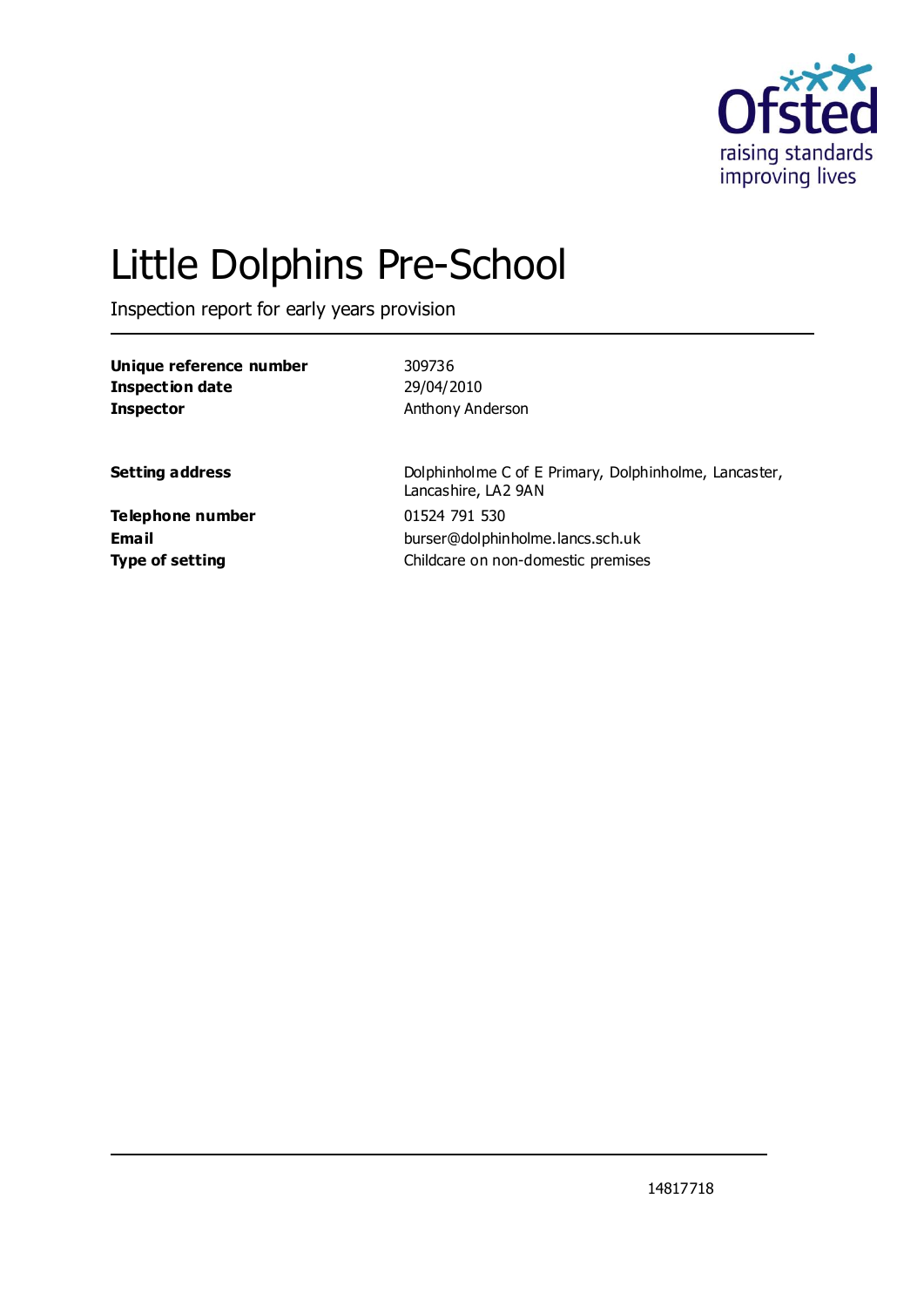The Office for Standards in Education, Children's Services and Skills (Ofsted) regulates and inspects to achieve excellence in the care of children and young people, and in education and skills for learners of all ages. It regulates and inspects childcare and children's social care, and inspects the Children and Family Court Advisory Support Service (Cafcass), schools, colleges, initial teacher training, work-based learning and skills training, adult and community learning, and education and training in prisons and other secure establishments. It rates council children's services, and inspects services for looked after children, safeguarding and child protection.

If you would like a copy of this document in a different format, such as large print or Braille, please telephone 0300 123 1231, or email enquiries@ofsted.gov.uk.

You may copy all or parts of this document for non-commercial educational purposes, as long as you give details of the source and date of publication and do not alter the information in any way.

Royal Exchange Buildings St Ann's Square Manchester M2 7LA

T: 0300 123 1231 Textphone: 0161 618 8524 E: enquiries@ofsted.gov.uk W: [www.ofsted.gov.uk](http://www.ofsted.gov.uk/)

© Crown copyright 2009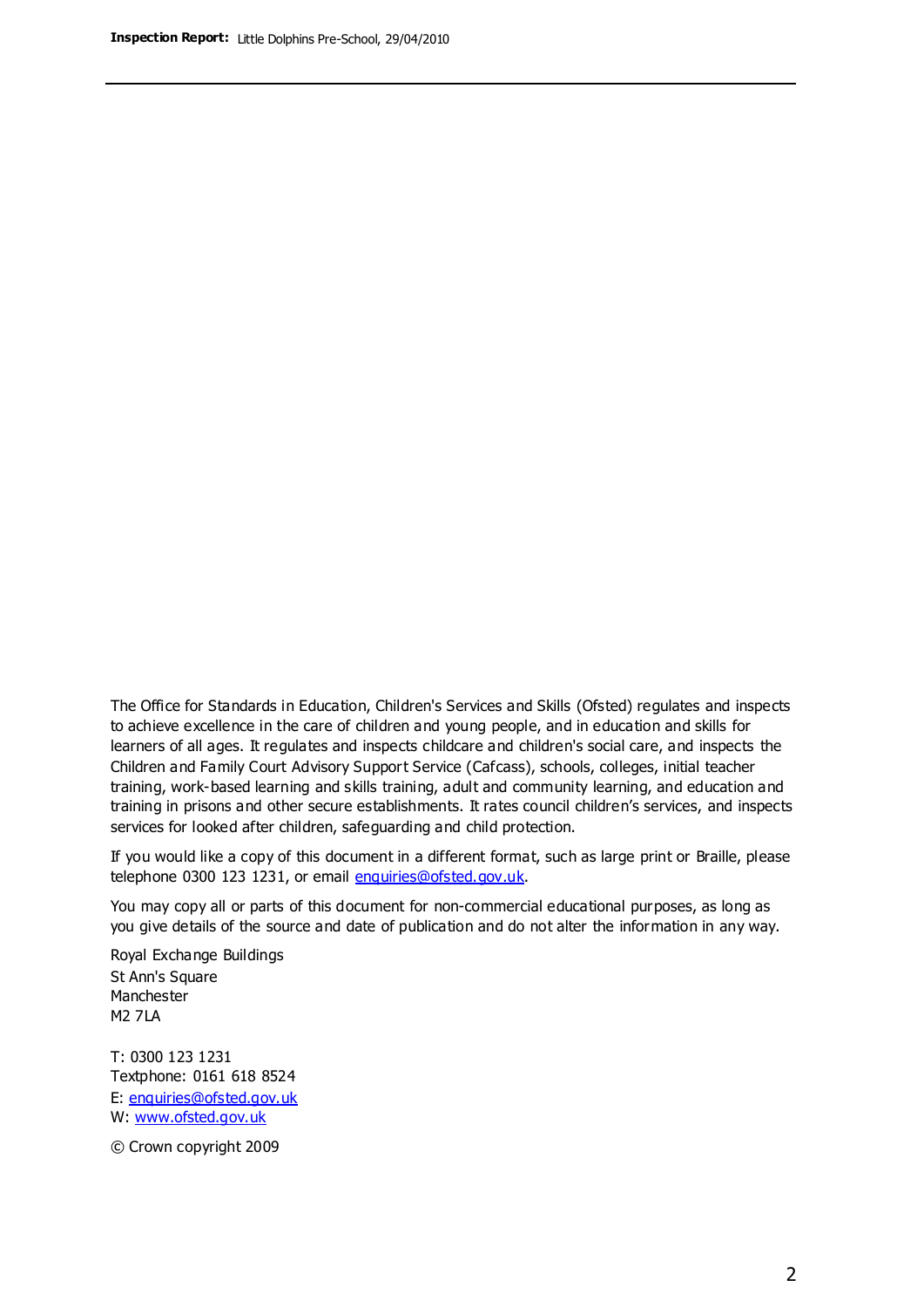## **Introduction**

This inspection was carried out by Ofsted under Sections 49 and 50 of the Childcare Act 2006 on the quality and standards of the registered early years provision. 'Early years provision' refers to provision regulated by Ofsted for children from birth to 31 August following their fifth birthday (the early years age group). The registered person must ensure that this provision complies with the statutory framework for children's learning, development and welfare, known as the *Early* Years Foundation Stage.

The provider must provide a copy of this report to all parents with children at the setting where reasonably practicable. The provider must provide a copy of the report to any other person who asks for one, but may charge a fee for this service (The Childcare (Inspection) Regulations 2008 regulations 9 and 10).

The setting also makes provision for children older than the early years age group which is registered on the voluntary and/or compulsory part(s) of the Childcare Register. This report does not include an evaluation of that provision, but a comment about compliance with the requirements of the Childcare Register is included in Annex B.

Please see our website for more information about each childcare provider. We publish inspection reports, conditions of registration and details of complaints we receive where we or the provider take action to meet the requirements of registration.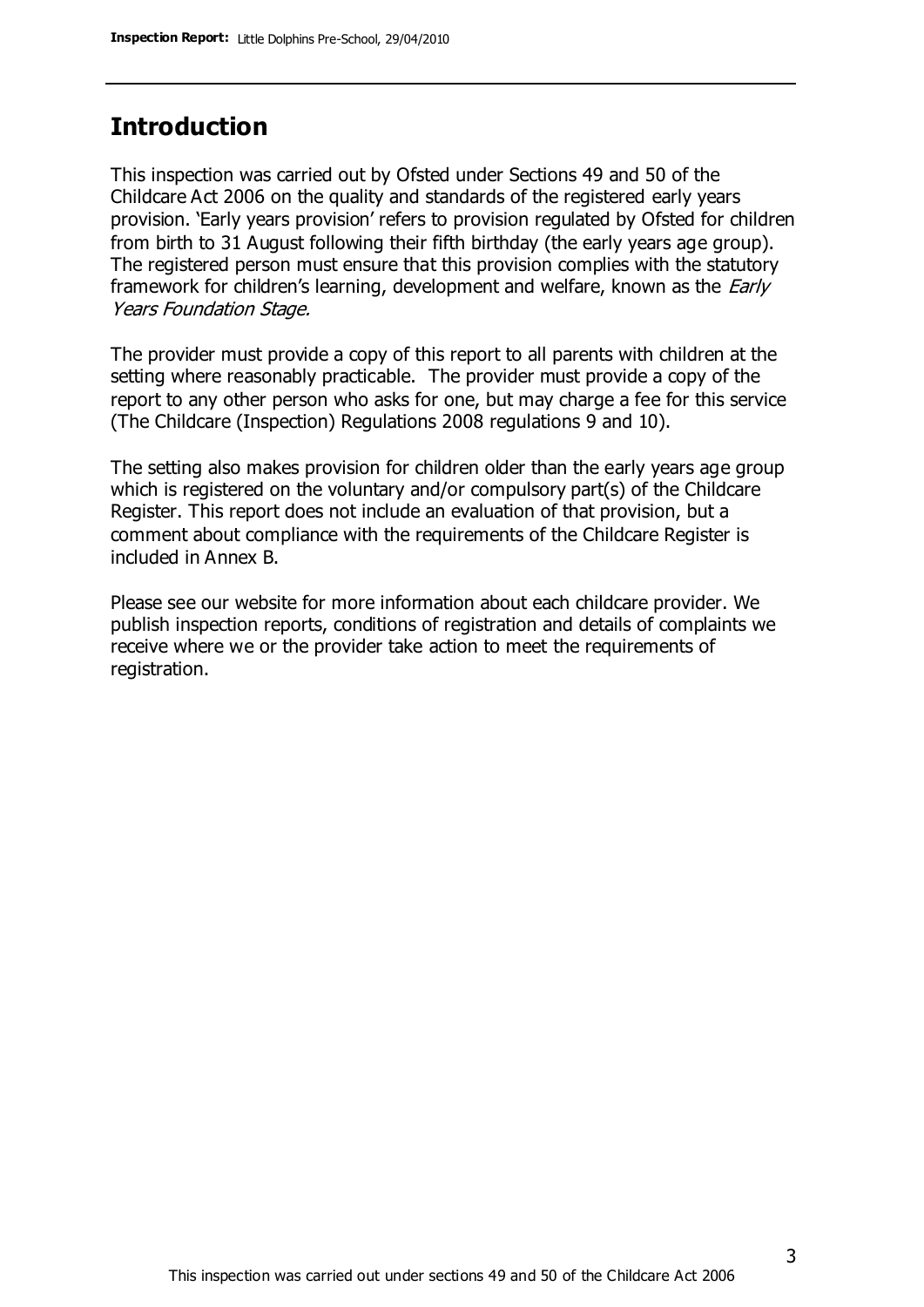# **Description of the setting**

Little Dolphins Pre-School was registered in 1997 and is managed by the preschool committee. It operates from rooms within Dolphinholme Church of England Primary School in the village of Dolphinholme, a few miles south of Lancaster. The children have access to a secure enclosed outdoor play area. The setting is open Monday to Friday from 9am to 3pm during term time only. It is on the Early Years Register and on both parts of the Childcare Register. A maximum of 16 children aged under eight years may attend the setting at any one time. The setting currently takes children from two to five years of age. There are currently 19 children on roll who are within the Early Years Foundation Stage. Of these, 19 are in receipt of funding for early education. The setting supports children with special educational needs and/or disabilities and those who speak English as an additional language. There are currently six members of staff, all of whom hold relevant early years qualifications. Of these, two are qualified to level 4 and four to level 3. The setting receives support from the local authority.

# **The overall effectiveness of the early years provision**

Overall the quality of the provision is satisfactory.

Care systems and procedures are good overall and help to support the children's welfare. Observations of young children learning through play are used well by staff to monitor and evaluate their progress over time and to plan for their next steps of development. Partnerships with parents and with other early years professionals are good and help to enhance the children's development and progress. Management implement informal, but underdeveloped systems and procedures, to monitor and evaluate the performance of the setting. Their capacity for further improvement is satisfactory.

## **What steps need to be taken to improve provision further?**

To further improve the early years provision the registered person should:

- develop further and extend methods of self-evaluation in order to ensure consistent and clear identification of the settings key strengths and areas for development
- ensure that full details of the regular fire and evacuations drills are consistently recorded.

# **The effectiveness of leadership and management of the early years provision**

The provider has committed an offence by failing to notify Ofsted of a change to the individuals who are members of the management committee. This is a specific legal requirement in the Statutory Framework for the Early Years Foundation Stage. Ofsted does not intend to prosecute on this occasion. Staff recruitment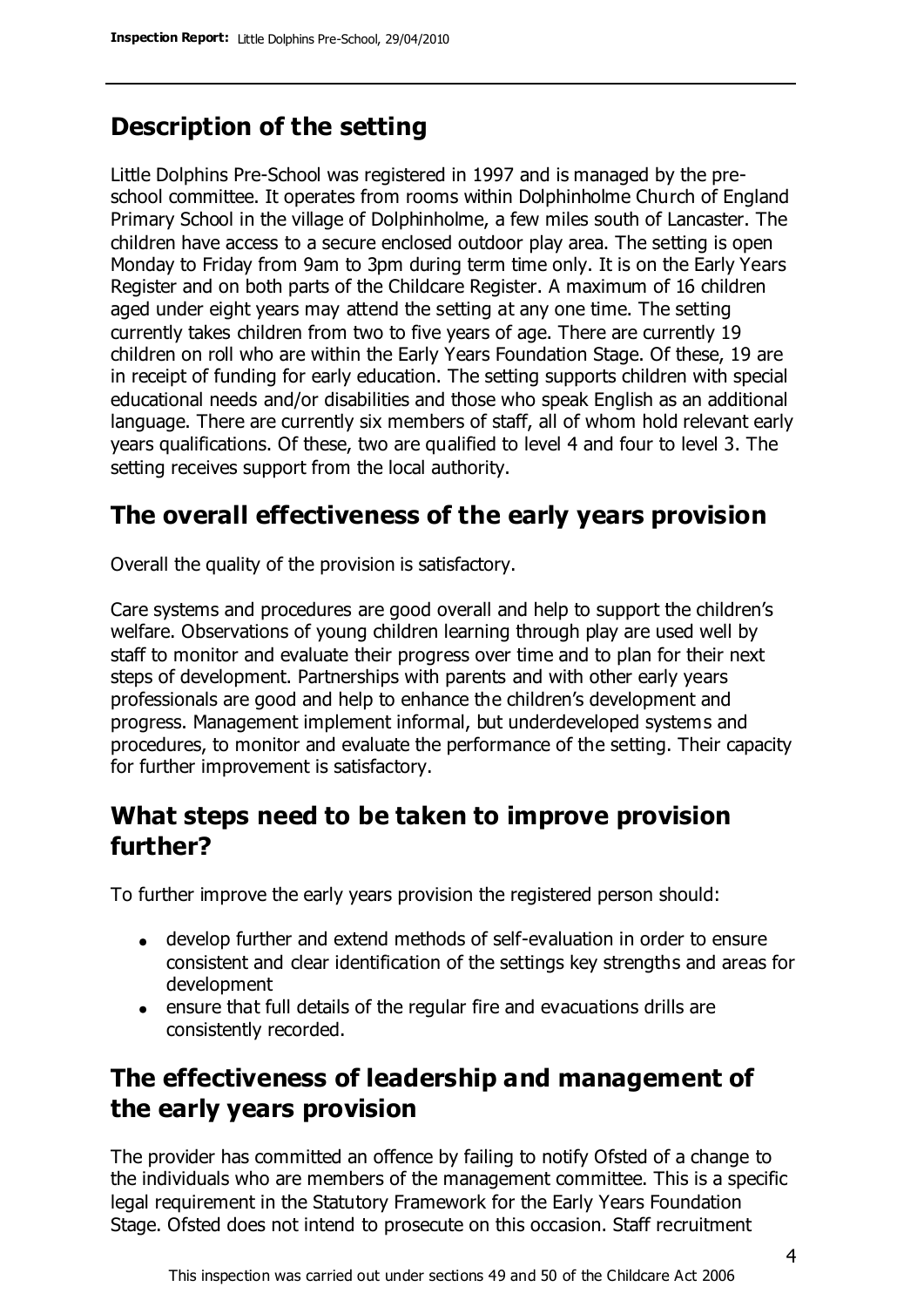procedures are implemented appropriately, so that children are cared for by suitable, qualified adults. For example, appropriate checks are carried out and references obtained. Welfare policies and procedures, such as the appropriate care given to children in the case of occasional minor accidents, are good overall and appropriate records are maintained. However, although regular evacuation drills are undertaken in association with the host school, the pre-school's management do not maintain any records of these drills or of their analysis of the outcomes. All staff have an up-to-date understanding of safeguarding children issues. Resources and the premises are well maintained and suitable for their use, as the staff effectively monitor and update the detailed risk assessment. Staff are effectively deployed within the setting which is well organised with different areas of play set out to enable children to make free choice. Shared celebrations of world faiths and festivals, such as, a recent focus on Easter helps the children to learn about diversity in the wider world. Regular and detailed observations of children at play are used well to monitor their progress and to identify and promote their next steps of development.

The pre-school's relationship and communication with parents is good and the walls and display areas are effectively used to provide a wide range of helpful information. Parents are kept informed of their child's development through regular and informal discussions with their child's key person. Well maintained learning journey folders are made available to enable parents to monitor how much progress their child is making towards the areas of early years learning. The preschool's relationships with external agencies and other Early Years Foundation Stage providers, such as the host school and the after school club, are good and are used effectively to further enhance young children's development and progress. However, the pre-school's systems of self-evaluation and assessment of the quality of its provision are underdeveloped and lack clarity and consistency of focus, particularly towards the areas for further development.

## **The quality and standards of the early years provision and outcomes for children**

The majority of activities in this warm and friendly pre-school setting are child-led and this contributes to their enjoyment, for example, in the way children dress up and join in role play activities. Staff are trained to observe children at play and to use the information gained to create learning journey files and to plan for their next steps of development. This information is frequently shared with parents who are also sent occasional questionnaires to invite them to share their views or express ideas for the future. Good use is made of the external facilities where children play a variety of games and enjoy a range of activities which support their physical and creative development. Some like to ride on a pedal bicycle or scooter and others enjoy playing with water and sand situated in a small and imaginatively set out hut. Good use is made of a number of large planting boxes to encourage and help children to learn about plant life and growth as part of their developing knowledge of the world around them.

The internal setting is used well to provide access to many areas of play and learning. Recently taken photographs show children playing an interactive game on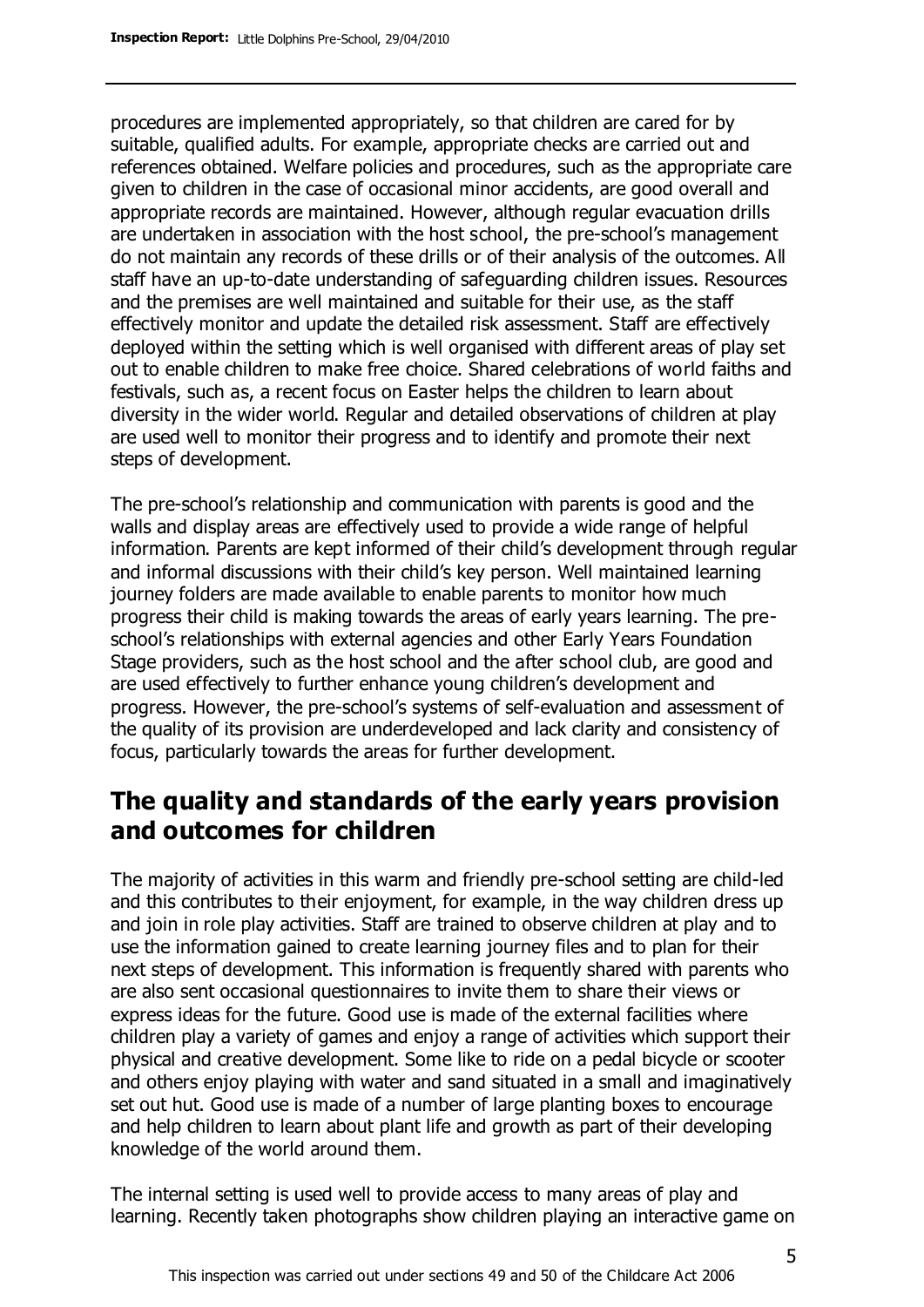a computer and another demonstrates how children enhance their creative development by making hand prints, in vivid blue paint, on a large sheet of white paper. The children enjoy rolling out dough and then pressing out different shapes which staff encourage them to identify and name. They confidently ask staff for an extra book in which they can practise letter formation in addition to drawing and colouring. The current theme in the pre-school is transport and recent planning shows links to a garage and workshop, types of transport for holidays, a build your own car game and singing time with 'The wheels on the bus'.

Healthy eating is strongly promoted by staff and children are encouraged to help in the preparation of a mid-morning snack which includes bananas, apples, breadsticks, rice cakes, water and milk. Lunch times are treated as social occasions as children enjoy the packed lunch provided by their parents. As lunch is eaten in the main hall of the host school young children are provided with further good opportunities to integrate with older children. The children demonstrate positive attitudes and behaviour and this reflects the consistent encouragement and support provided by staff. As a result of the dedication of staff and the wide range of support they provide, children make good progress towards learning skills for the future.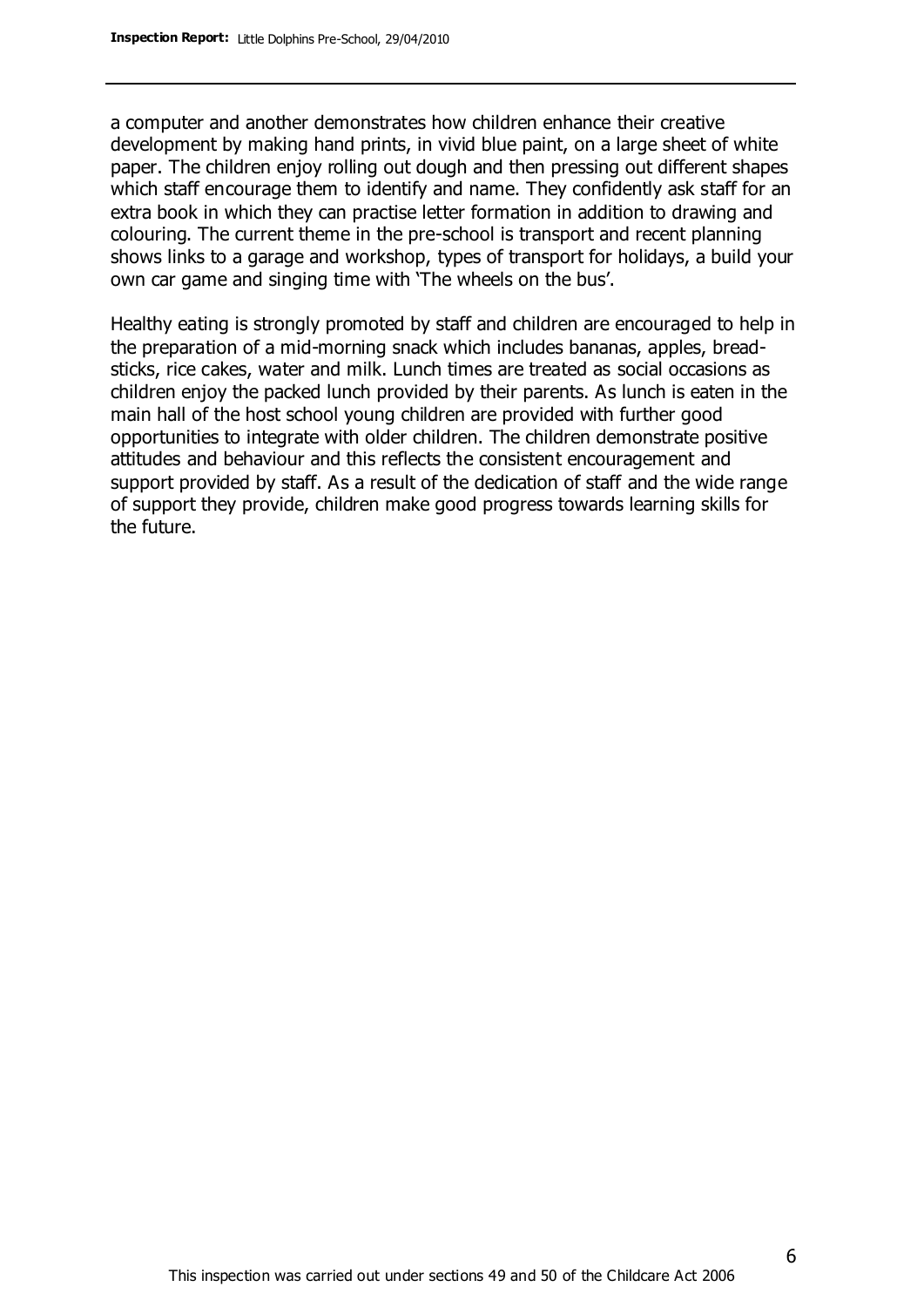# **Annex A: record of inspection judgements**

#### **The key inspection judgements and what they mean**

Grade 1 is Outstanding: this aspect of the provision is of exceptionally high quality Grade 2 is Good: this aspect of the provision is strong Grade 3 is Satisfactory: this aspect of the provision is sound Grade 4 is Inadequate: this aspect of the provision is not good enough

#### **The overall effectiveness of the early years provision**

| How well does the setting meet the needs of the<br>children in the Early Years Foundation Stage? |  |
|--------------------------------------------------------------------------------------------------|--|
| The capacity of the provision to maintain continuous                                             |  |
| improvement                                                                                      |  |

#### **The effectiveness of leadership and management of the early years provision**

| How effectively is the Early Years Foundation Stage led           |   |
|-------------------------------------------------------------------|---|
| and managed?                                                      |   |
| The effectiveness of leadership and management in embedding       | 3 |
| ambition and driving improvement                                  |   |
| The effectiveness with which the setting deploys resources        |   |
| The effectiveness with which the setting promotes equality and    |   |
| diversity                                                         |   |
| The effectiveness of safeguarding                                 | 2 |
| The effectiveness of the setting's self-evaluation, including the | 3 |
| steps taken to promote improvement                                |   |
| The effectiveness of partnerships                                 |   |
| The effectiveness of the setting's engagement with parents and    |   |
| carers                                                            |   |

### **The quality of the provision in the Early Years Foundation Stage**

The quality of the provision in the Early Years Foundation Stage  $\vert$  2

## **Outcomes for children in the Early Years Foundation Stage**

| <b>Outcomes for children in the Early Years Foundation</b>    |  |
|---------------------------------------------------------------|--|
| <b>Stage</b>                                                  |  |
| The extent to which children achieve and enjoy their learning |  |
| The extent to which children feel safe                        |  |
| The extent to which children adopt healthy lifestyles         |  |
| The extent to which children make a positive contribution     |  |
| The extent to which children develop skills for the future    |  |

Any complaints about the inspection or report should be made following the procedures set out in the guidance available from Ofsted's website: www.ofsted.gov.uk